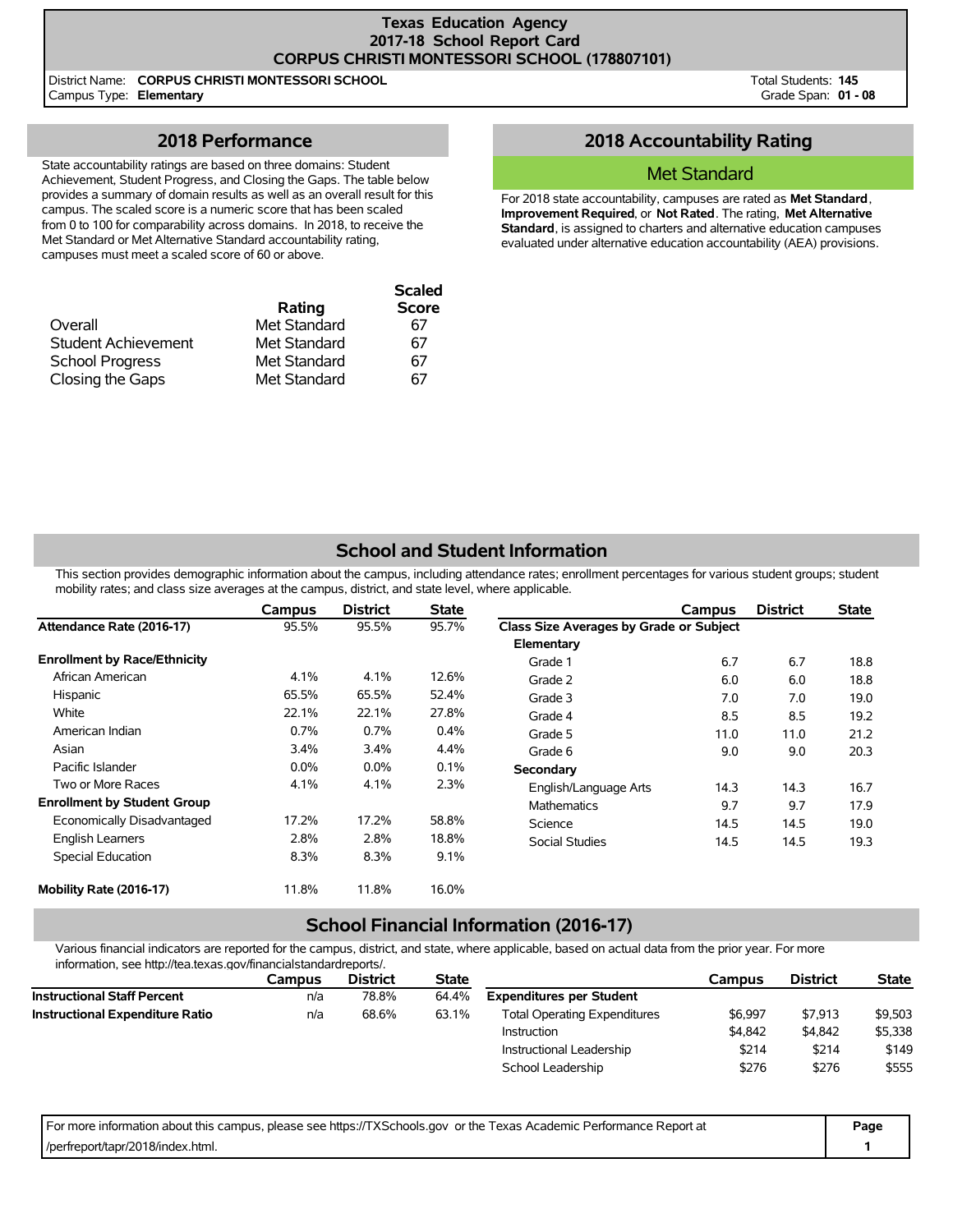### Texas Education Agency **CORPUS CHRISTI MONTESSORI SCHOOL (178807101)** 2017-18 School Report Card **CORPUS CHRISTI MONTESSORI SCHOOL**

|                                                                                |      |              |                 |         | African                  |        |        | American |              | <b>Pacific</b>           | Two or<br><b>More</b>    | Econ          |
|--------------------------------------------------------------------------------|------|--------------|-----------------|---------|--------------------------|--------|--------|----------|--------------|--------------------------|--------------------------|---------------|
|                                                                                |      | <b>State</b> | <b>District</b> |         | Campus American Hispanic |        | White  | Indian   | Asian        | <b>Islander</b>          | Races                    | <b>Disadv</b> |
| STAAR Performance Rates at Approaches Grade Level or Above (All Grades Tested) |      |              |                 |         |                          |        |        |          |              |                          |                          |               |
| All Subjects                                                                   | 2018 | 77%          | 70%             | 70%     | $\ast$                   | 67%    | 80%    | $\ast$   | $\ast$       |                          | $\ast$                   | 67%           |
|                                                                                | 2017 | 75%          | 67%             | 67%     | $\ast$                   | 58%    | 89%    | $\ast$   | $\ast$       |                          | ∗                        | 58%           |
| Reading                                                                        | 2018 | 74%          | 78%             | 78%     | $\ast$                   | 77%    | 88%    | $\ast$   | *            | $\overline{a}$           | $\ast$                   | $\ast$        |
|                                                                                | 2017 | 72%          | 72%             | 72%     | *                        | 62%    | 90%    | ∗        | *            |                          | ∗                        | 63%           |
| Mathematics                                                                    | 2018 | 81%          | 68%             | 68%     | $\ast$                   | $\ast$ | $\ast$ | $\ast$   | $\ast$       |                          | $\ast$                   | $\ast$        |
|                                                                                | 2017 | 79%          | 60%             | 60%     | $\ast$                   | $\ast$ | $\ast$ | ∗        | *            |                          | ∗                        | ∗             |
| Writing                                                                        | 2018 | 66%          | $\ast$          | $\star$ | $\overline{\phantom{a}}$ | $\ast$ | $\ast$ |          | *            |                          | $\overline{\phantom{a}}$ |               |
|                                                                                | 2017 | 67%          | $\ast$          | $\star$ | $\ast$                   | $\ast$ | $\ast$ | $\ast$   | $\ast$       |                          |                          |               |
|                                                                                | 2018 | 80%          | *               | $\ast$  | $\ast$                   | $\ast$ | $\ast$ | $\ast$   | $\ast$       |                          |                          |               |
| Science                                                                        |      |              | $\ast$          | $\star$ | $\ast$                   | $\ast$ | $\ast$ |          | $\ast$       |                          | $\ast$                   | ∗             |
|                                                                                | 2017 | 79%          | $\ast$          | $\star$ |                          | $\ast$ | $\ast$ |          | $\ast$       |                          |                          |               |
| Social Studies                                                                 | 2018 | 78%          |                 |         |                          | $\ast$ | $\ast$ |          | $\ast$       |                          |                          | $\ast$        |
|                                                                                | 2017 | 77%          | 74%             | 74%     |                          |        |        |          |              |                          |                          |               |
| STAAR Performance Rates at Meets Grade Level or Above (All Grades Tested)      |      |              |                 |         |                          |        |        |          |              |                          |                          |               |
| All Subjects                                                                   | 2018 | 48%          | 35%             | 35%     | *                        | 29%    | 60%    | $\ast$   | *            |                          | $\ast$                   | 29%           |
|                                                                                | 2017 | 45%          | 34%             | 34%     | *                        | 27%    | 54%    |          | $\ast$       | ٠                        | $\ast$                   | 26%           |
| Reading                                                                        | 2018 | 46%          | 50%             | 50%     | *                        | 47%    | 71%    |          | $\ast$       |                          | $\ast$                   | $\ast$        |
|                                                                                | 2017 | 44%          | 49%             | 49%     | $\ast$                   | 43%    | 66%    |          | $\ast$       |                          | $\ast$                   | 42%           |
| Mathematics                                                                    | 2018 | 50%          | 25%             | 25%     | $\ast$                   | $\ast$ | $\ast$ | $\ast$   | $\ast$       |                          | $\ast$                   | $\ast$        |
|                                                                                | 2017 | 46%          | 18%             | 18%     | $\ast$                   | $\ast$ | $\ast$ | $\ast$   | $\ast$       |                          | $\ast$                   | $\ast$        |
| Writing                                                                        | 2018 | 41%          | $\ast$          | $\ast$  |                          | $\ast$ | $\ast$ |          | *            |                          |                          | ∗             |
|                                                                                | 2017 | 36%          | $\ast$          | $\ast$  | $\ast$                   | $\ast$ | $\ast$ | $\ast$   | $\ast$       |                          |                          | ∗             |
| Science                                                                        | 2018 | 51%          | $\ast$          | $\star$ | $\ast$                   | $\ast$ | $\ast$ | $\ast$   | $\ast$       |                          |                          |               |
|                                                                                | 2017 | 49%          | $\ast$          | $\star$ | $\ast$                   | $\ast$ | $\ast$ |          | *            |                          | $\ast$                   | ∗             |
| Social Studies                                                                 | 2018 | 53%          | $\ast$          | $\star$ |                          | $\ast$ | ∗      |          | $\ast$       |                          |                          |               |
|                                                                                | 2017 | 49%          | 47%             | 47%     |                          | $\ast$ | $\ast$ |          | $\ast$       |                          |                          | $\ast$        |
|                                                                                |      |              |                 |         |                          |        |        |          |              |                          |                          |               |
| STAAR Performance Rates at Masters Grade Level (All Grades Tested)             |      |              |                 |         |                          |        |        |          |              |                          |                          |               |
| All Subjects                                                                   | 2018 | 22%          | 13%             | 13%     | $\ast$                   | 12%    | 24%    | $\ast$   | *            |                          | $\ast$                   | 16%           |
|                                                                                | 2017 | 20%          | 15%             | 15%     | *                        | 12%    | 23%    | ∗        | $\ast$       | $\overline{\phantom{a}}$ | $\ast$                   | 17%           |
| Reading                                                                        | 2018 | 19%          | 27%             | 27%     | $\ast$                   | 25%    | 47%    | $\ast$   | $\ast$       | $\overline{a}$           | $\ast$                   | $\ast$        |
|                                                                                | 2017 | 19%          | 27%             | 27%     | $\ast$                   | 23%    | 41%    |          | $\ast$       | $\overline{a}$           | $\ast$                   | 32%           |
| Mathematics                                                                    | 2018 | 24%          | 6%              | 6%      | $\ast$                   | $\ast$ | $\ast$ | $\ast$   | $\ast$       |                          | $\ast$                   | *             |
|                                                                                | 2017 | 22%          | 6%              | 6%      | $\ast$                   | $\ast$ | $\ast$ | $\ast$   | $\ast$       |                          | $\ast$                   | $\ast$        |
| Writing                                                                        | 2018 | 13%          | $\ast$          | $\star$ |                          | $\ast$ | $\ast$ |          | $\ast$       |                          |                          | ∗             |
|                                                                                | 2017 | 11%          | ∗               |         |                          | ∗      |        |          |              |                          |                          |               |
| Science                                                                        | 2018 | 23%          |                 |         |                          |        | $\ast$ |          |              |                          |                          |               |
|                                                                                | 2017 | 19%          |                 |         |                          |        | $\ast$ |          |              |                          |                          |               |
| Social Studies                                                                 | 2018 | 31%          | $\ast$          | $\star$ |                          | $\ast$ | $\ast$ |          | *            |                          |                          |               |
|                                                                                | 2017 | 27%          | 32%             | 32%     |                          | $\ast$ | $\ast$ |          | $\ast$       |                          |                          | $\ast$        |
|                                                                                |      |              |                 |         |                          |        |        |          |              |                          |                          |               |
| Academic Growth Score (All Grades Tested)                                      |      |              |                 |         |                          |        |        |          |              |                          |                          |               |
| All Subjects                                                                   | 2018 | 69           | 67              | 67      | 70                       | 63     | 83     |          | 55<br>$\ast$ |                          |                          | 57            |
| Reading                                                                        | 2018 | 69           | 73              | 73      | $\ast$                   | 70     | 100    |          |              |                          |                          | 50            |
| Mathematics                                                                    | 2018 | 70           | 61              | 61      | *                        | 56     | 65     | ∗        | $\ast$       |                          |                          | 64            |

For more information about this campus, please see https://TXSchools.gov or the Texas Academic Performance Report at **Page**

/perfreport/tapr/2018/index.html. **2**

'?' Indicates that the data for this item were statistically improbable, or were reported outside a reasonable range. '' Indicates zero observations reported for this group. '\*' Indicates results are masked due to small numbers to protect student confidentiality. Moreover, the this invall numbers to protect student confidentiality.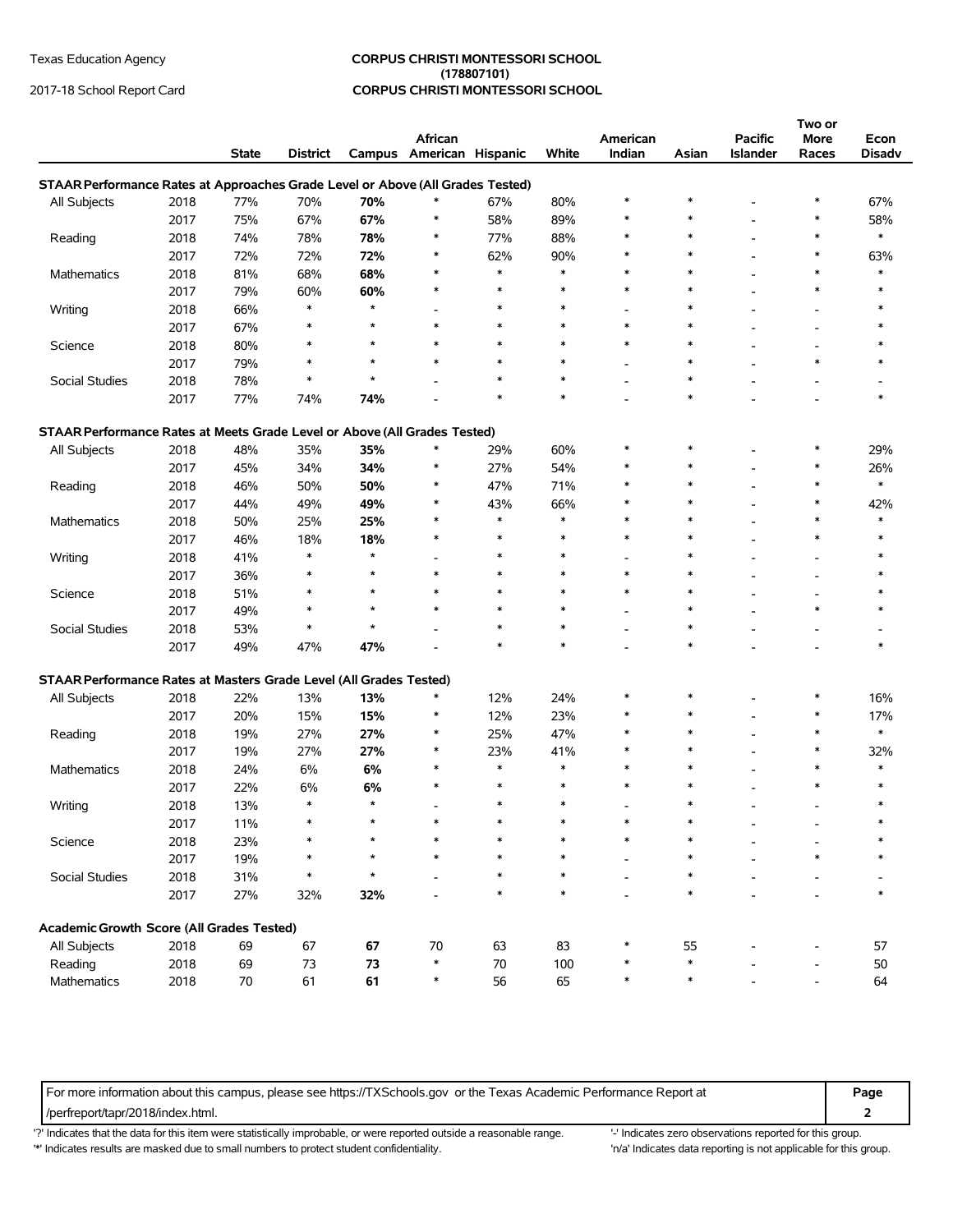### Texas Education Agency **CORPUS CHRISTI MONTESSORI SCHOOL (178807101)** 2017-18 School Report Card **CORPUS CHRISTI MONTESSORI SCHOOL**

|                                                                       |      | <b>State</b> | <b>District</b> |      | African<br>Campus American Hispanic |        | White  | American<br>Indian | Asian  | <b>Pacific</b><br><b>Islander</b> | Two or<br><b>More</b><br>Races | Econ<br><b>Disadv</b> |
|-----------------------------------------------------------------------|------|--------------|-----------------|------|-------------------------------------|--------|--------|--------------------|--------|-----------------------------------|--------------------------------|-----------------------|
|                                                                       |      |              |                 |      |                                     |        |        |                    |        |                                   |                                |                       |
| Progress of Prior-Year Non-Proficient Students                        |      |              |                 |      |                                     |        |        |                    |        |                                   |                                |                       |
| Sum of Grades 4-8                                                     |      |              |                 |      |                                     |        |        |                    |        |                                   |                                |                       |
| Reading                                                               | 2018 | 38%          | 50%             | 50%  |                                     | 50%    | $\ast$ |                    |        |                                   |                                |                       |
|                                                                       | 2017 | 35%          | 35%             | 35%  |                                     | 33%    | *      |                    |        |                                   |                                |                       |
| Mathematics                                                           | 2018 | 47%          | 64%             | 64%  |                                     | 56%    | $\ast$ | $\ast$             | $\ast$ |                                   |                                | 63%                   |
|                                                                       | 2017 | 43%          | 42%             | 42%  | ∗                                   | 35%    | $\ast$ |                    | $\ast$ |                                   |                                | $\ast$                |
| <b>Students Success Initiative</b>                                    |      |              |                 |      |                                     |        |        |                    |        |                                   |                                |                       |
| <b>Grade 5 Reading</b>                                                |      |              |                 |      |                                     |        |        |                    |        |                                   |                                |                       |
| Students Meeting Approaches Grade Level on First STAAR Administration |      |              |                 |      |                                     |        |        |                    |        |                                   |                                |                       |
|                                                                       | 2018 | 79%          | 85%             | 85%  |                                     | 75%    |        |                    |        |                                   |                                |                       |
| Students Requiring Accelerated Instruction                            |      |              |                 |      |                                     |        |        |                    |        |                                   |                                |                       |
|                                                                       | 2018 | 21%          | $\ast$          | ÷    | $\ast$                              | $\ast$ | $\ast$ | $\ast$             | $\ast$ |                                   |                                |                       |
| <b>STAAR Cumulative Met Standard</b>                                  |      |              |                 |      |                                     |        |        |                    |        |                                   |                                |                       |
|                                                                       | 2018 | 84%          | 81%             | 81%  |                                     | 75%    |        |                    |        |                                   |                                |                       |
| <b>Grade 5 Mathematics</b>                                            |      |              |                 |      |                                     |        |        |                    |        |                                   |                                |                       |
| Students Meeting Approaches Grade Level on First STAAR Administration |      |              |                 |      |                                     |        |        |                    |        |                                   |                                |                       |
|                                                                       | 2018 | 85%          | 67%             | 67%  | $\ast$                              | 50%    |        | $\ast$             |        |                                   |                                |                       |
| <b>Students Requiring Accelerated Instruction</b>                     |      |              |                 |      |                                     |        |        |                    |        |                                   |                                |                       |
|                                                                       | 2018 | 15%          | 33%             | 33%  | *                                   | 50%    |        | $\ast$             | $\ast$ |                                   |                                |                       |
| <b>STAAR Cumulative Met Standard</b>                                  |      |              |                 |      |                                     |        |        |                    |        |                                   |                                |                       |
|                                                                       | 2018 | 90%          | 95%             | 95%  | $\ast$                              | 92%    |        | $\ast$             |        |                                   |                                | 100%                  |
| <b>Grade 8 Reading</b>                                                |      |              |                 |      |                                     |        |        |                    |        |                                   |                                |                       |
| Students Meeting Approaches Grade Level on First STAAR Administration |      |              |                 |      |                                     |        |        |                    |        |                                   |                                |                       |
|                                                                       | 2018 | 79%          | 100%            | 100% |                                     | 100%   |        |                    |        |                                   |                                |                       |
| Students Requiring Accelerated Instruction                            |      |              |                 |      |                                     |        |        |                    |        |                                   |                                |                       |
|                                                                       | 2018 | 21%          | $\ast$          |      |                                     | *      | $\ast$ |                    | $\ast$ |                                   |                                |                       |
| <b>STAAR Cumulative Met Standard</b>                                  |      |              |                 |      |                                     |        |        |                    |        |                                   |                                |                       |
|                                                                       | 2018 | 85%          | 100%            | 100% |                                     | 100%   |        |                    |        |                                   |                                |                       |

For more information about this campus, please see https://TXSchools.gov or the Texas Academic Performance Report at **Page** /perfreport/tapr/2018/index.html. **3**

'?' Indicates that the data for this item were statistically improbable, or were reported outside a reasonable range. "Indicates zero observations reported for this group. '\*' Indicates results are masked due to small numbers to protect student confidentiality. Moreover, the this group in/a' Indicates data reporting is not applicable for this group.